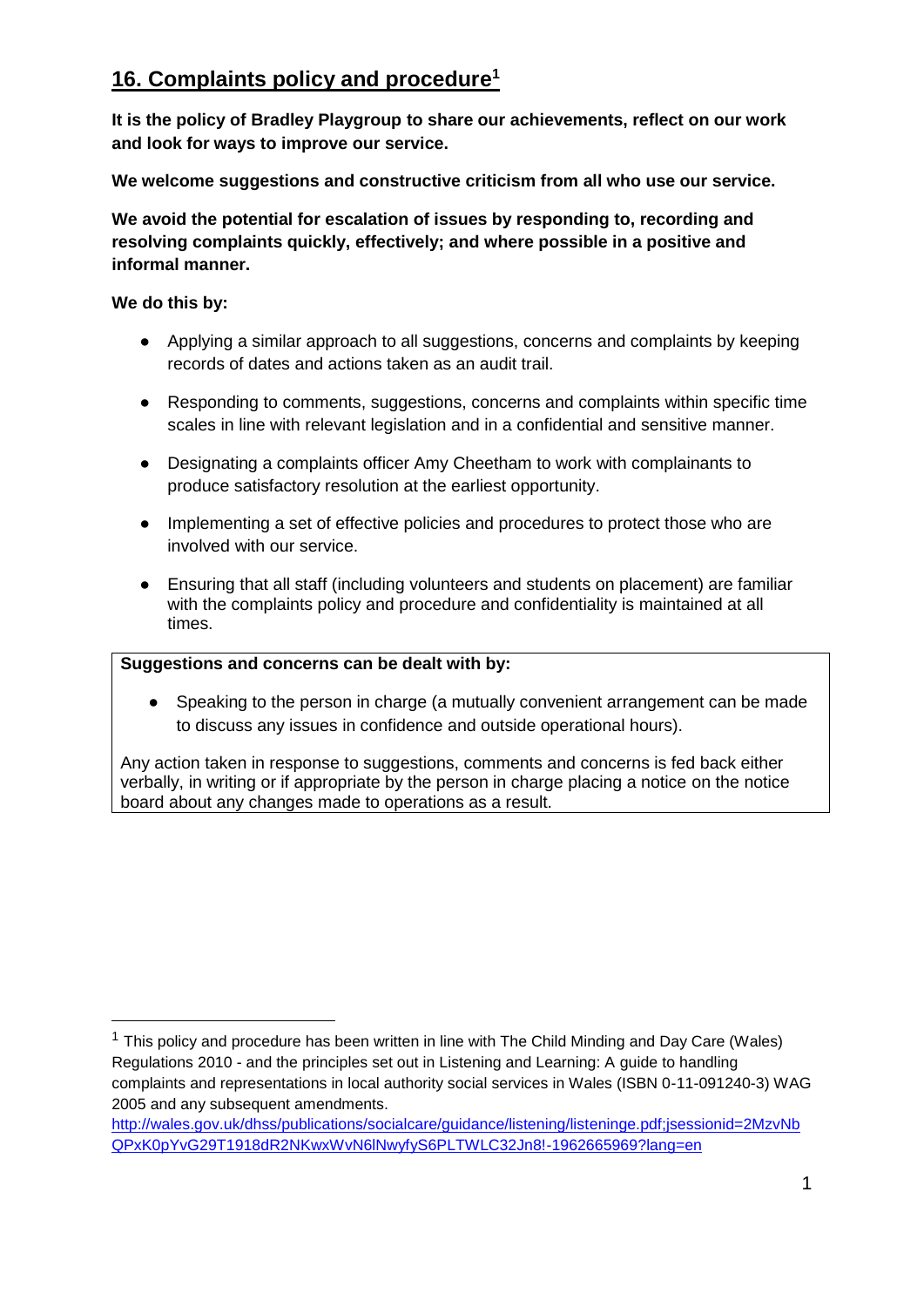#### **How to make a complaint about the service you receive Bradley Playgroup:**

In the event of a complaint please address your complaint to Amy Cheetham who has been delegated to resolve complaints.

In all cases a written record of complaints is kept, which includes the following information:

- Name of complainant.
- Nature of complaint.
- Date and time of complaint.
- Action taken in response to complaint.
- Result of complaint investigation.
- Information given to the complainant, including the date of response.

**At any time during the process of the complaint being resolved, the complainant has the right to complain to CIW or, where relevant, the local authority which has arranged for the care of a child at the provision.**

**The role of CIW in the complaints process:** CIW is happy to receive information about any social care service, but is not a complaints agency and has no statutory powers to investigate individual complaints between people and their service providers. They cannot make judgments on behalf of people or decide who is right or wrong.

When CIW receives information about a service they will consider it and inform the complainant they will take one of the following actions:

- Undertake an inspection of the service within an identified timescale (a copy of the focused inspection report is sent to the complainant).
- Consider the information within the next planned inspection of the service.
- Advise the complainant to contact an identified agency.
- Refer the complainant to the service about which the complaint was made for resolution under their own complaints procedure.
- Advise the complainant that their information has been recorded and there is no further action required from CIW.

See also: [www.ciw@gov.wales](http://www.ciw@gov.wales)

**If the complaint is of a child protection nature:** the *(registered person/responsible individual/designated child protection officer)* must be spoken to without delay and the Bradley Playgroup's child protection policy is implemented.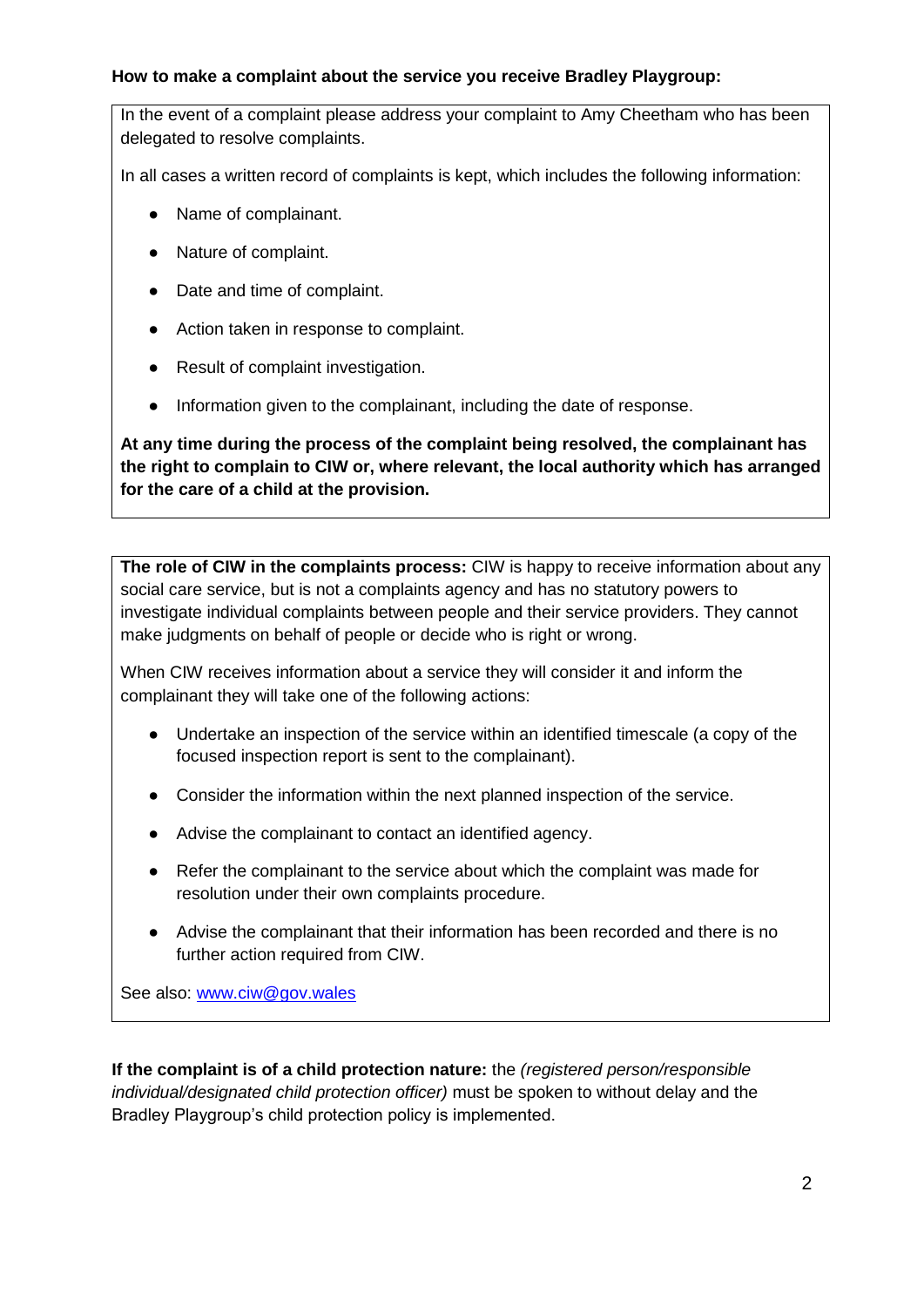**If the complaint is about the registered person/responsible individual** *(where a committee managed provision, the chairperson/lead officer is informed in the first instance)***:** stage 2 of the procedure (see formal consideration) must be followed and the local office of Care Inspectorate Wales (CIW) must be informed by *CIW North Wales Region, Welsh Government Office, Sarn Mynach, Llandudno Junction, LL31 9RZ.* CIW may ask for a verbal complaint to be followed up in writing.

**How we respond to a complaint:** in Bradley Playgroup we aim to deal with complaints quickly and effectively 'in house' within the following process. This is called stage 1:

**Stage 1: local resolution of a complaint (complaints are resolved within 14 days)**

- The complaint is acknowledged within *48 hours*
- The complaint is investigated. Amy Cheetham, who has been delegated to resolve complaints decides how best to do this in each case, but may involve:
	- Making arrangements for a meeting with all relevant parties to discuss the issues, when it is appropriate, and with the complainant's agreement.
	- $\bullet$  Advising the complainant about the availability of advocacy<sup>2</sup> to assist during the procedure.
	- A written record is made of the investigation, any discussion (including any witness statements) and any decisions or agreements made at any meeting.
	- A written report and draft response is made for the *chair of the management committee* and presented within *10* days of receipt of the initial complaint.
	- Complainant is sent a letter within **14** days of receipt of their complaint informing them that that their complaint has been resolved, and of any action that has been taken as a result.
		- $\circ$  In certain circumstances, with the complainant's agreement, the 14 days can be extended for a further **14** days.
		- $\circ$  Complainant is also advised that if they are unhappy with this process or the outcome of the complaint they can contact CIW.
	- Bradley Playgroup makes a written record of outcomes of the investigation, and any action taken.
	- A copy of the complaint record is kept for the Bradley Playgroup*'*s records and a summary is made available for CIW at their request.

If your complaint is not resolved by the stage 1 process above, you may resort to stage 2 (or in some cases you may want to go to stage 2 from the start).

1

 $2$  Someone of the complainant's choice who can advise them and/or act on their behalf during the complaint procedure.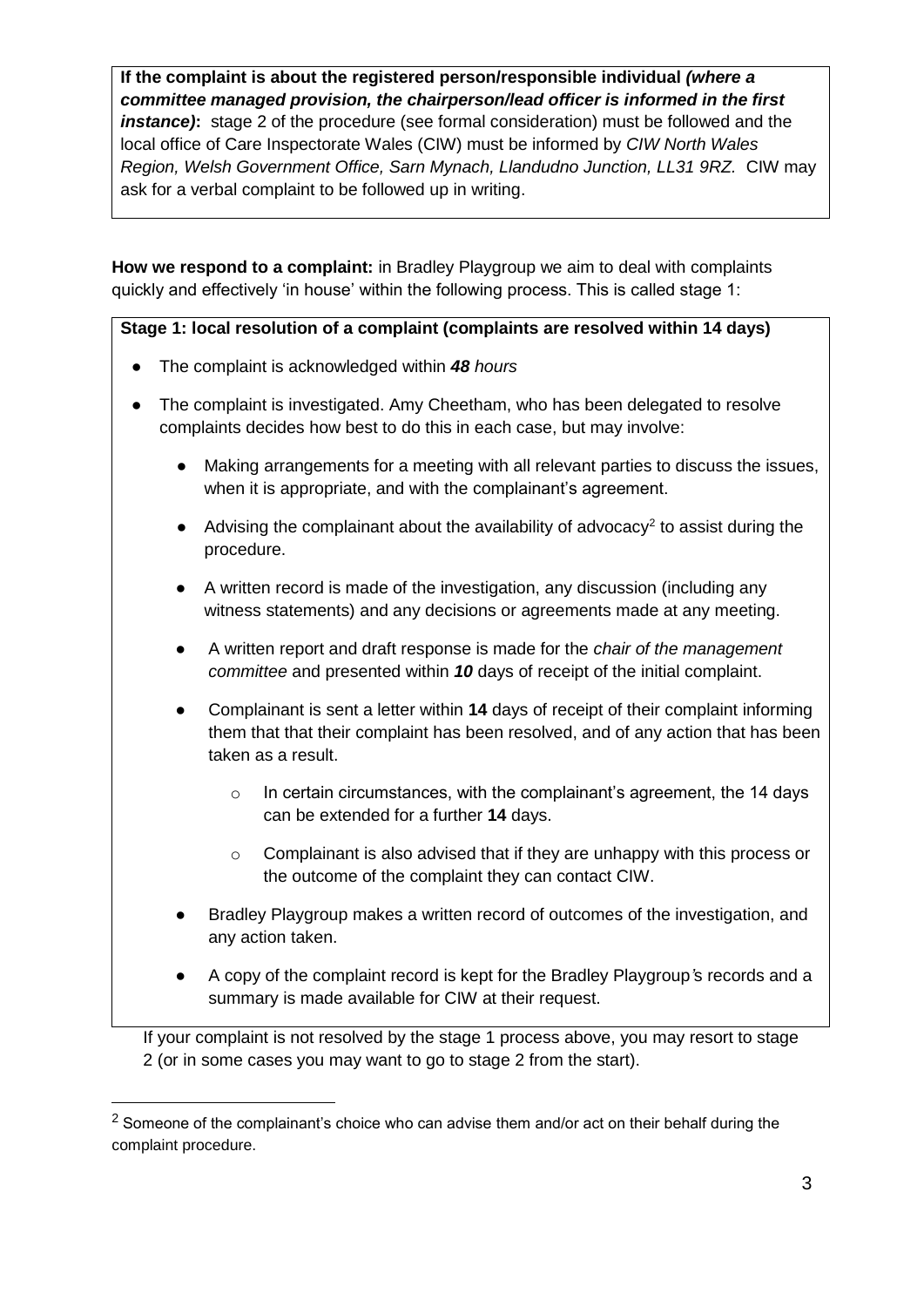## **Stage 2: formal consideration of a complaint (stage 2) - when the complaint is dealt with by an agency outside Bradley Playgroup:**

The formal consideration can begin if either:

- The initial discussion (stage 1) has not been resolved and the complainant requests a formal consideration or;
- The complainant wishes to go straight to stage 2 from the start.

## **This decision rests with the person making the complaint<sup>3</sup> .**

- These types of complaints are resolved as soon as reasonably practicable, and in any event within **35** working days of the request for formal consideration.
- The outcomes of a formal consideration are confirmed in writing by the registered person/responsible individual to the complainant and summarise the nature and substance of the complaint, the conclusions and the action to be taken as a result.
- A copy of a written response is sent by *the registered person/responsible individual* to the appropriate office<sup>4</sup> and to any local authority which has arranged for care for a child within Bradley Playgroup.
- The time limit may be extended with the complainant's agreement.
- If the complaint has not been resolved within 35 working days of the request for formal consideration, the registered person/responsible individual notifies the appropriate office of the complaint and reasons for the delay in resolution.

**Where complaints are subject to concurrent consideration:** a complaint may be part of another wider investigation where another agency is also making an investigation, such as child protection or staff disciplinary process. In these circumstances, or where a complaint relates to any of the following matters:

- About which the complainant has stated in writing that they intend to take legal proceedings or;
- The registered person/responsible individual is taking, or proposing to take, disciplinary proceedings or;
- About which the registered person/responsible individual has been notified that an investigation is being conducted by any person or body in contemplation of criminal proceedings.

1

<sup>3</sup> 7.1.1 *Listening and Learning: A guide to handling complaints and representations in local authority social services in Wales* (ISBN 0-11-091240-3) (WAG 2005).

<sup>&</sup>lt;sup>4</sup> Of the body undertaking the formal investigation eg CIW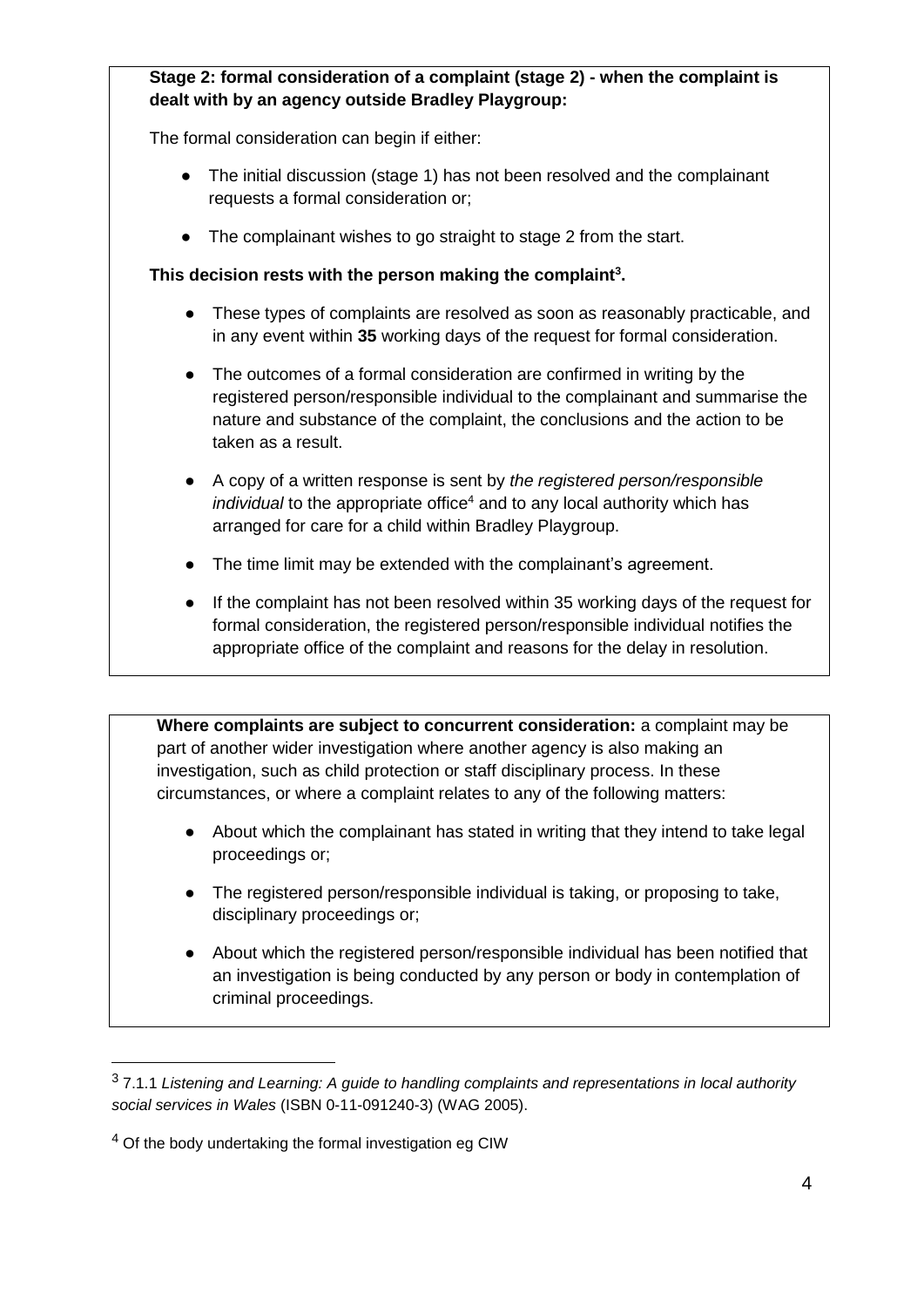The registered person/responsible individual considers, in consultation with the complainant and any other relevant agency, how the complaint will be handled. In this case the registered person/responsible individual may decide to discontinue investigating the complaint subject to concurrent consideration if:

● It appears that to continue would compromise or prejudice the handling of the wider investigation.

In which case, the registered person/responsible individual:

- Informs the complainant of the decision to discontinue.
- Can resume the investigation at any time.
- Ascertains the progress of the concurrent consideration and notifies the complainant when it is concluded.
- Resumes consideration of the complaint where the concurrent consideration is discontinued or completed and the complainant requests that the complaint be considered.

**At all times during any complaint investigation Bradley Playgroup places safeguarding and protection of children as their highest priority.**